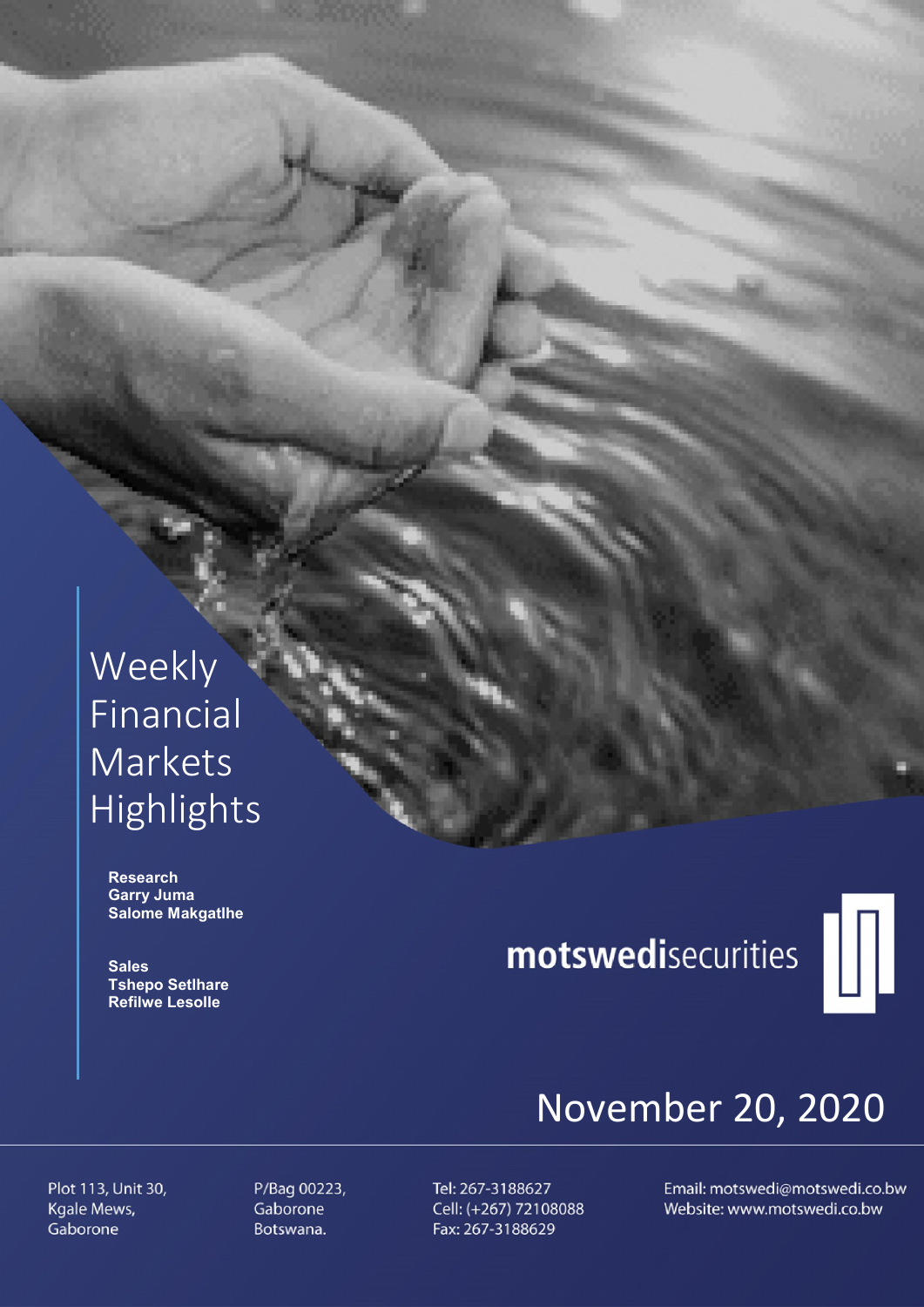

The 100% citizen owned telecommunications company, BTCL, rallied in the week. The stock gained a cool 7 thebe, to close at P0.70/share. It appears the stock climbed just as fast as it had fallen. The question to be answered now, is how long this growth can be sustained. There is no change in the way of fundamentals driving the stock's rally, except for its low valuation. The stock's year to date, as at the end of the week stood at negative 27.4% (after an almost 8% gain).

Sefalana lost a thebe as the week ended, declining to a lower P9.29/share. The stock however retained its positive yearly movement, which stood at 3.6% (as at Friday afternoon). Local newspapers, have it that Sefalana has pulled out of the consortium "Grow Mine Africa" that was declared the preferred bidder for Botswana's national lottery. This consortium consisted of several other parties who of which collectively owned 60% of the consortium, while Sefalana owned 40%. The Managing Director of the Sefalana Group supposedly wrote a letter to the other parties notifying them of the intent to dilute the Group's holdings in the Consortium as they felt that the Consortium's Corporate Governance structures were not up to par.

The most significant of the week's share value losses came on Friday from SeedCo, as the stock dropped over 26% in value in a handful of trades, to close the week at P1.84/share. This follows the restoration of the stock's fungibility between the Botswana Stock Exchange and the Victoria Falls Stock Exchange (VFEX), in the first week of November 2020. The loss in the week catapulted the stock to the largest loser in the domestic equity market.

Sechaba was on the chopping block in the week, posting a 0.5% loss to close at P20.70/share. FPC dropped a thebe, to close valued at P2.47/share, leaving its year to date at small gain of 0.4%. This was a direct result of a transaction by a director.

Two of the banks were on the list of losers. Absa Bank Botswana lost a thebe in the week, closing at P5.39/share, and this being a 12 month low for the stock. The loss in the stock's price, extended its year to date loss to negative 2.0%. One might peg the bank's current losses on the expected impairments for the financial year, more especially after the ending of most moratorium periods (and any other relevant extension periods). We may see this concern affect other banks as well. As such, FNBB lost a thebe to end the week valued at P2.19/share, slightly increasing its year to date loss to negative 23.2%.

One bank did make a gain in the week – StanChart closed a thebe higher to close at P1.43/share. The stock recovered 0.7% of its yearly performance, as it ended the week at negative 14.4%.

In other market news, Choppies showed a level of volatility at its secondary listing on the JSE wherein the stocks suspension was lifted last week Friday (13 Nov. 2020). The stock's price rallied to over 200% during intraday trading on Monday, before finally losing steam and declining to around R0.85/share. Trading in the stock on the JSE left the stock at around R0.78 (at the time of writing) which translates to an approximate of P0.56/share using the Bank of Botswana's BWP/ZAR mid-rate (as at 20 Nov. 2020).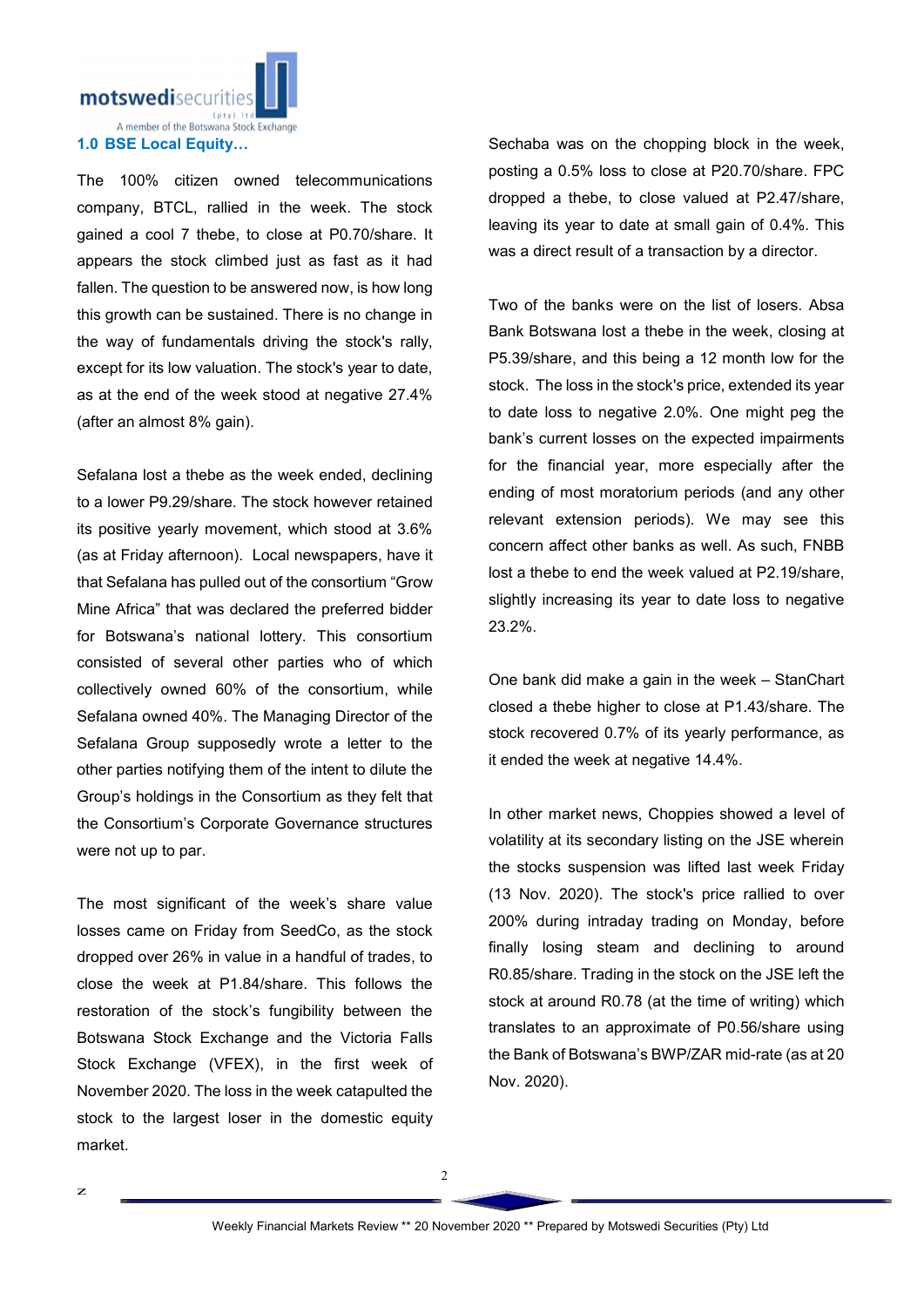

# Market Summary – Week ending 20 November, 2020

| No. of Shares Trading    | 8,453,227  |
|--------------------------|------------|
| Turnover (BWP)           | 13,509,451 |
| Turnover (USD)*          | 1,217,202  |
| No. of stocks trading#   | 18         |
| No. of stocks advancing# | 2          |
| No. of stocks declining# | 6          |
| No. of stocks unchanged# |            |

*Source: Motswedi Securities, BSE \*US\$/BWP = 0.0901*

*# = Domestic Main Board*

| <b>COUNTER</b>           | 20 Nov<br>$\bf(t)$ | 13 Nov<br>(t) | <b>Change</b><br>(%) | <b>YTD</b><br>(% ) |
|--------------------------|--------------------|---------------|----------------------|--------------------|
| <b>BTCL</b> <sup>↑</sup> | 70                 | 63            | $+11.1$              | $-26.3$            |
| STANCHART 1              | 143                | 142           | $+0.7$               | $-14.4$            |
| SEEDCO ↓                 | 184                | 250           | $-26.4$              | $-38.7$            |
| SECHABA ↓                | 2070               | 2080          | $-0.5$               | $-6.1$             |
| SEFALANA J               | 929                | 930           | $-0.1$               | 3.6                |
| ABSA $\downarrow$        | 539                | 540           | $-0.2$               | $-2.0$             |
| $FNBB \downarrow$        | 219                | 220           | $-0.5$               | $-23.2$            |
| $FPC \downarrow$         | 247                | 248           | $-0.4$               | 0.4                |

*Source: Motswedi Securities, BSE* 

## BSE Indices – Week ending 20 November, 2020

| <b>DCI Close</b>   | 6,847.68 |
|--------------------|----------|
| Weekly Change (%)  | $-0.64$  |
| YTD Change (%)     | $-8.63$  |
| <b>FCI Close</b>   | 1,547.31 |
| Weekly Change (%)  | 0.00     |
| YTD Change (%)     | $-0.97$  |
| <b>DCTRI Close</b> | 1,654.39 |
| Weekly Change (%)  | $-0.64$  |
| YTD Change (%)     | $-4.24$  |

*Source: Motswedi Securities, BSE*

# 2.0 Company Announcements and Financial **Results**

Choppies posted an announcement relating to a dealing in shares by a Director. Ms Carol Jean-Howard made an on-market purchase of 135,847 shares at P0.60 per share.

FPC posted an announcement relating to a dealing in shares by a Director. Mr Ramachandran Ottapathu made an on-market purchase of 17,864 shares at P2.47 per share. Once more the trade resulted in a price change for the stock.

**BHC** will redeem the BHC020 Unsecured Notes, having an aggregate nominal amount of BWP 103,000,000 and maturing on 10 December 2020. The redemption will occur on 10 December 2020 as per the redemption provisions contained in the Pricing Supplement issued in respect of the BHC020 Notes dated 10 December 2010. The Issuer hereby notifies the Noteholders of the redemption at maturity, as specified in the Pricing Supplement. The Botswana Stock Exchange was notified of the redemption of the BHC020 Notes, and the BHC020 Notes will be delisted as of 10 December 2020. Noteholders are advised that no payment in respect of the redemption of the BHC020 Notes shall be made by the Issuer until 10 days after the date on which the certificate(s) in respect of such Notes have been surrendered to the Transfer Secretaries, where this is still applicable. Noteholders are advised to submit their certificates, where such Notes may still be held in certificated form, in respect of BHC020 Notes held by them to the Transfer Secretaries prior to the Redemption Date. These procedures will not apply to any dematerialised Notes. All Notes which are redeemed shall forthwith be cancelled and cannot be re-issued or re-sold.

3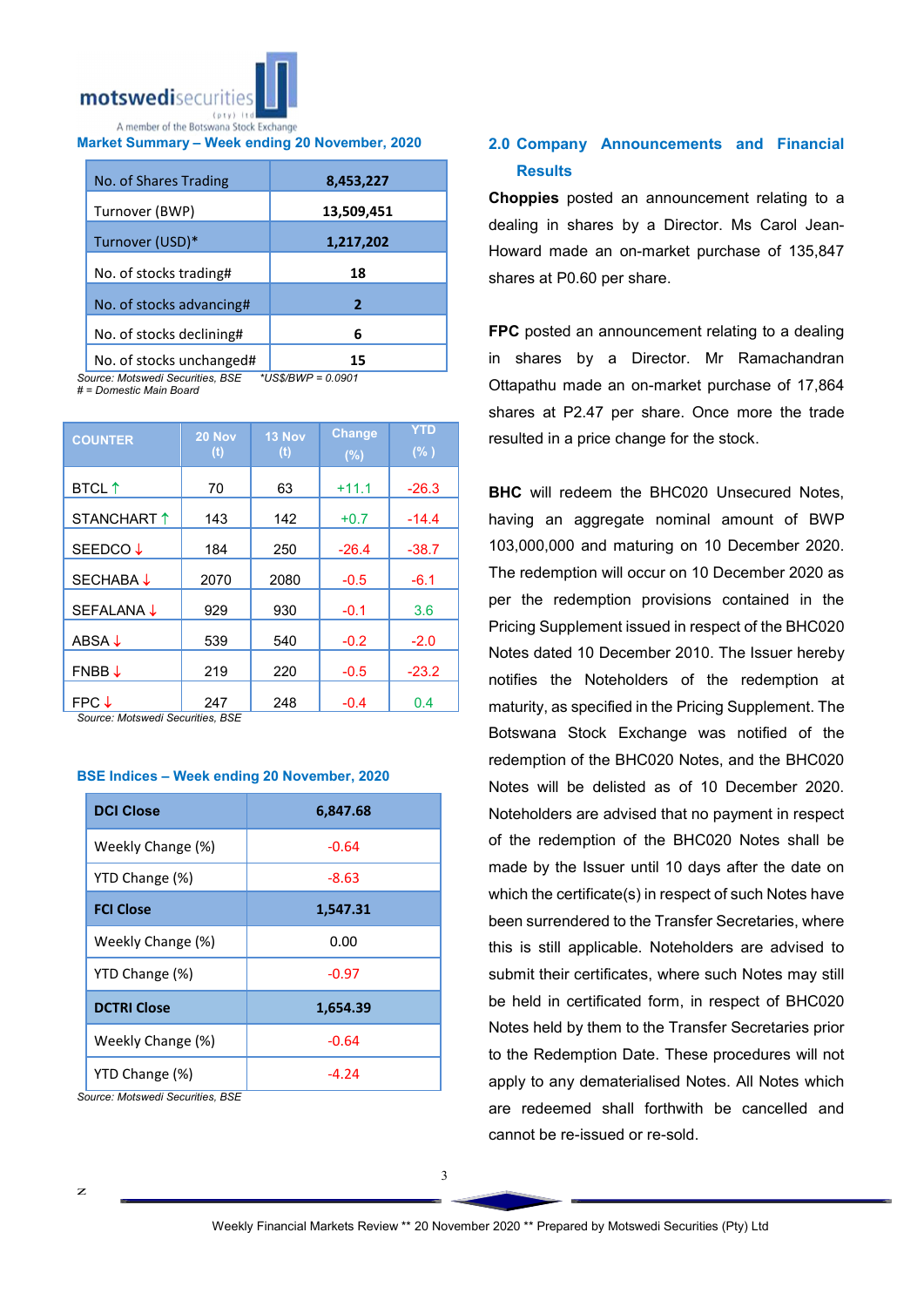

Lucara is pleased to announce the Company will be presenting at a Virtual Town Hall meeting for investors, on Monday, November 23, 2020 at 9:00am PST/5:00pm GMT / 6:00 pm CET.

NAP announced that they will no longer be printing or sending bound copies of the annual report to unitholders, following the approval of the resolution to distribute all information to unitholders by electronic means.

Choppies published and posted its 2020 integrated annual report and notice of annual general meeting. The annual general meeting ("AGM") will be held entirely by way of electronic communication at 14:30 on Friday, 18 December 2020 to transact the business as set out in the Notice of AGM which forms part of the Integrated Annual Report.

### 3.0 Botswana CPI climbs in October 2020…

The Botswana's headline inflation rose for the third consecutive month, with October's inflation standing at 2.2%, from 1.8% reported in September -- this being according to the latest CPI statistics as published by Statistics Botswana. The main contributors to the October annual inflation rate were Housing, Water, Electricity, Gas & Other Fuels, with an inflation rate of 1.2%, then followed by the Transport group and the Food & Non-Alcoholic Beverages, with inflation rates of negative 0.6% and 0.6% respectively.

The reinstatement of lockdown in some US states pressured the US dollar, more especially as new coronavirus infections continued to rise. Also weighing the dollar somewhat are concerns surrounding the Presidential transition set for January 2021. The incumbent President is set to fight the President elect's victory earlier in the month. All of these have offset the optimism that came with news of highly effective vaccine to the coronavirus. As such as the dollar was down for the week, against a number of its trading partners.

The British sterling was up for the week, supported primarily by a weakened dollar, together with some element of positivity that Britain will reach an agreement with the European Union before the December deadline. This was reinforced by comments that a deal from the European Council as early as next week. All of these, worked to support the pound against a number of its trading partners. Meanwhile the local unit felt the pinch of the pounds gains, as such lost ground to most of its trading partners with the exception of the rand

#### Domestic Exchange rates

| <b>Currency</b>    | 20 Nov | 13 Nov | <b>Change</b><br>(%) | <b>YTD</b><br>$(\%)$ |
|--------------------|--------|--------|----------------------|----------------------|
| 四<br>US\$/BWP      | 0.0901 | 0.0893 | 0.90                 | $-4.25$              |
| ↓<br>≻⊐<br>ZAR/BWP | 1.3888 | 1.3975 | $-0.62$              | 4.46                 |
| TO.<br>EUR/BWP     | 0.0758 | 0.0756 | 0.26                 | $-9.76$              |
| 릙푽<br>GBP/BWP      | 0.0678 | 0.068  | $-0.29$              | $-5.57$              |
| ↓●<br>JPY/BW       | 9.35   | 9.37   | $-0.21$              | $-8.60$              |
| CNH/BWP            | 0.5917 | 0.5914 | 0.05                 | -9.90                |

*Source: Bank of Botswana*

## 4.0 Oil prices in line for third week of gains…

Oil prices were set to post gains for the third week in a row. Among other supporters of the commodity are some possible recoveries in a few of the world's largest economies, that is, Japan and China. According to reports, Chinese oil refineries processed the highest barrels per day in the month of October 2020. Also assisting oil prices are expectations that the Organisation of Petroleum Exporting Countries and other non-member allies will maintain the production cuts during its meeting scheduled for November 30, 2020 and December 1,

4